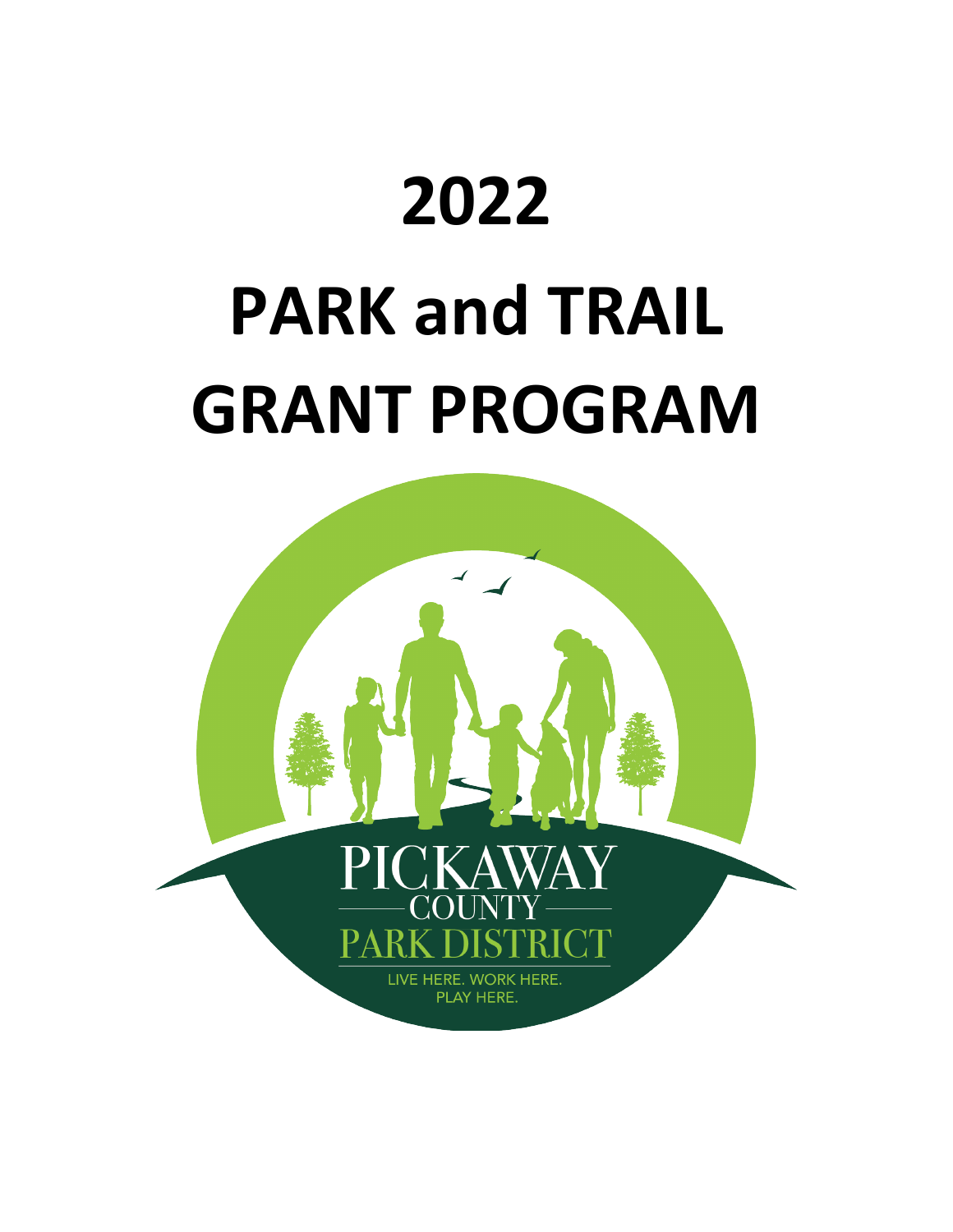#### **Park and Trail Grant Program Summary**;

Since 2015, the Pickaway County Park District has awarded over \$360,000 to support 57 local park and trail projects here in Pickaway County.

 In November of 2017, the citizens of Pickaway County approved a 10-year levy to support Park District operations and to increase and improve parks and trails throughout the county. To follow through with promises made during the levy campaign, the Park District has again set aside \$90,000 of its 2022 appropriations, for the  $8<sup>th</sup>$  round of park and trail grants. After this  $8<sup>th</sup>$  round of funding, the Park District will be evaluating its ability to continue this local grant program in 2023 and beyond.

**Who is Eligible to apply**: Cities, villages, townships and not for profit corporations within Pickaway County. *Schools are currently not eligible applicants*.

**Note:** Those who have received funding from the District through this grant for four consecutive years will be considered for funding after those who have not received funding for the last four consecutive years. If you have questions about if this applies to your agency, please contact the office.

**What are the Eligible uses of grant monies**: Costs associated with the improvement of existing park or trail facilities, or the purchase or development of new park or trail facilities in Pickaway County. The Park or Trail facility must be owned or leased (minimum 15-year lease) by the applicant and must be open to the general public for use.

Potential projects might include: purchase of benches, waste receptacles or play structures for your park or trail facility; building of picnic shelters, dog or skate parks, and/or assistance with the purchase of property for new trail or park facilities. Costs associated with the routine maintenance of park and trail facilities are generally not allowable.

**How much are we allowed to request:** Applicants may request up to \$15,000. Application materials can be found on the District website.

**Note:** in an effort to provide community park and trail owners with the ability to accomplish larger projects the District is allowing applicants to request up to \$15,000. With only \$100,000 set aside for this year's grant cycle it is important to note that this year's grant application will be very competitive and not all projects may be funded

**Do we have to provide a cash match in order to apply/receive a Grant:** A 10% match is required in this year's cycle. Applicants who commit over 10% or more in local dollars to the proposed project will receive heightened consideration. In kind match is allowable.

For additional information on the Pickaway County Park District visit our website at [www.pickawaycountyparks.org.](http://www.pickawaycountyparks.org/) If you have questions about the Park District or this grant program/application, please contact Arista Hartzler at 740-420-5451, or email her at ahartzler@pickawaycountyohio.gov.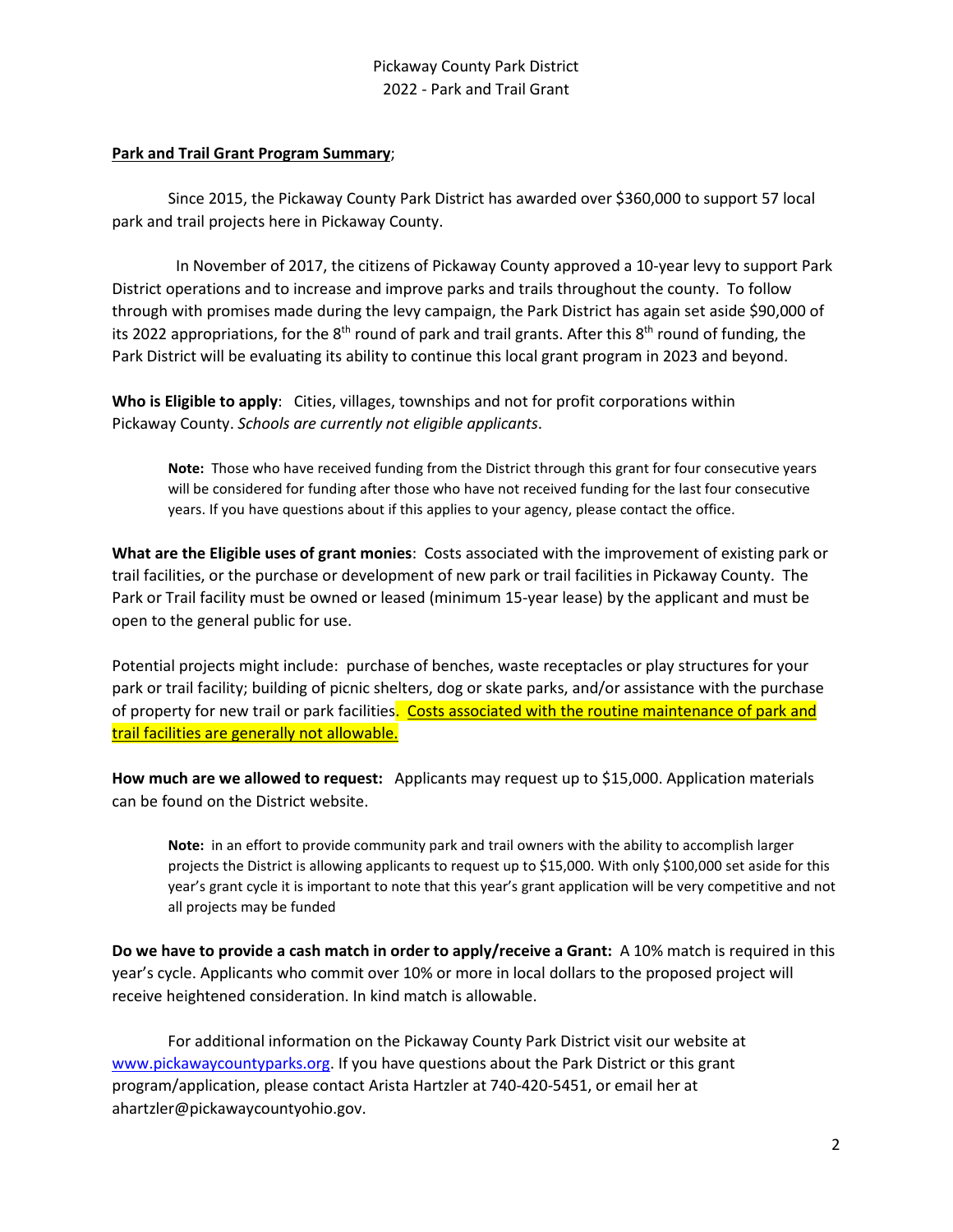#### **PICKAWAY COUNTY PARK DISTRICT PARK AND TRAIL GRANT PROGRAM 2021**

**Are there any special requirements should we receive a grant:** If you are selected to receive a Pickaway County Park District (PCPD) Park and Trail Grant, before you receive reimbursement you must complete the required final report. This report will include a picture of the completed project, a photo of the posted sign acknowledging PCPD's contribution to the grant project at the park or trail (you will receive this sign after awarded the grant), scheduling a date for a site visit for a check presentation and finally documentation that you shared your project with your community through social media, a newsletter or by other means.

**Note:** If you received a grant in 2021, and have not yet completed the project, or have not completed all parts of your Final report, you will not be eligible to apply for funds in 2022.

**How do you make application for the 2022 Park and Trail Grant:** To make application for a 2022 PCPD Park and Trail Improvement Grant, complete Forms 1 thru 4 and mail them, along with all appropriate attachments, to the **Pickaway County Park District, 458 Lancaster Pike, Circleville, Ohio, 43113.** You may also drop off your completed application to the Pickaway County Park District office in our drop box at the above address or email the completed application to [ahartzler@pickawaycountyohio.gov](mailto:ahartzler@pickawaycountyohio.gov). You can print you application off from our website a[t https://www.pickawaycountyparks.org/about-us/ptig/](https://www.pickawaycountyparks.org/about-us/ptig/) or pick up a copy in our office. **Applications must be received by 4PM Friday January 14th, 2022.**  Please note that your you contact persons must be reachable by email and phone. Our primary mode of contact will be through email.

**Program process/timeline**: All grants are scored by a committee based on several factors, including, past performance (if applicable), relevance of the project to the District's mission, and timeliness. To see an example of the rubric please contact Arista Hartzler a[t ahartzler@pickawaycountyohio.gov.](mailto:ahartzler@pickawaycountyohio.gov) Grants will be announced on or before **February 18th, 2021**. A grant agreement will be mailed to the grantee shortly thereafter detailing the grant award and the process for receiving payment. Once you receive a copy of the signed agreement you may then begin your project. **All grant projects, with all components of the Final Reports, must be completed and received by the District by 4pm November 1st 2022 to receive reimbursement. If you do not complete the final report you are not eligible to apply in the next grant cycle.**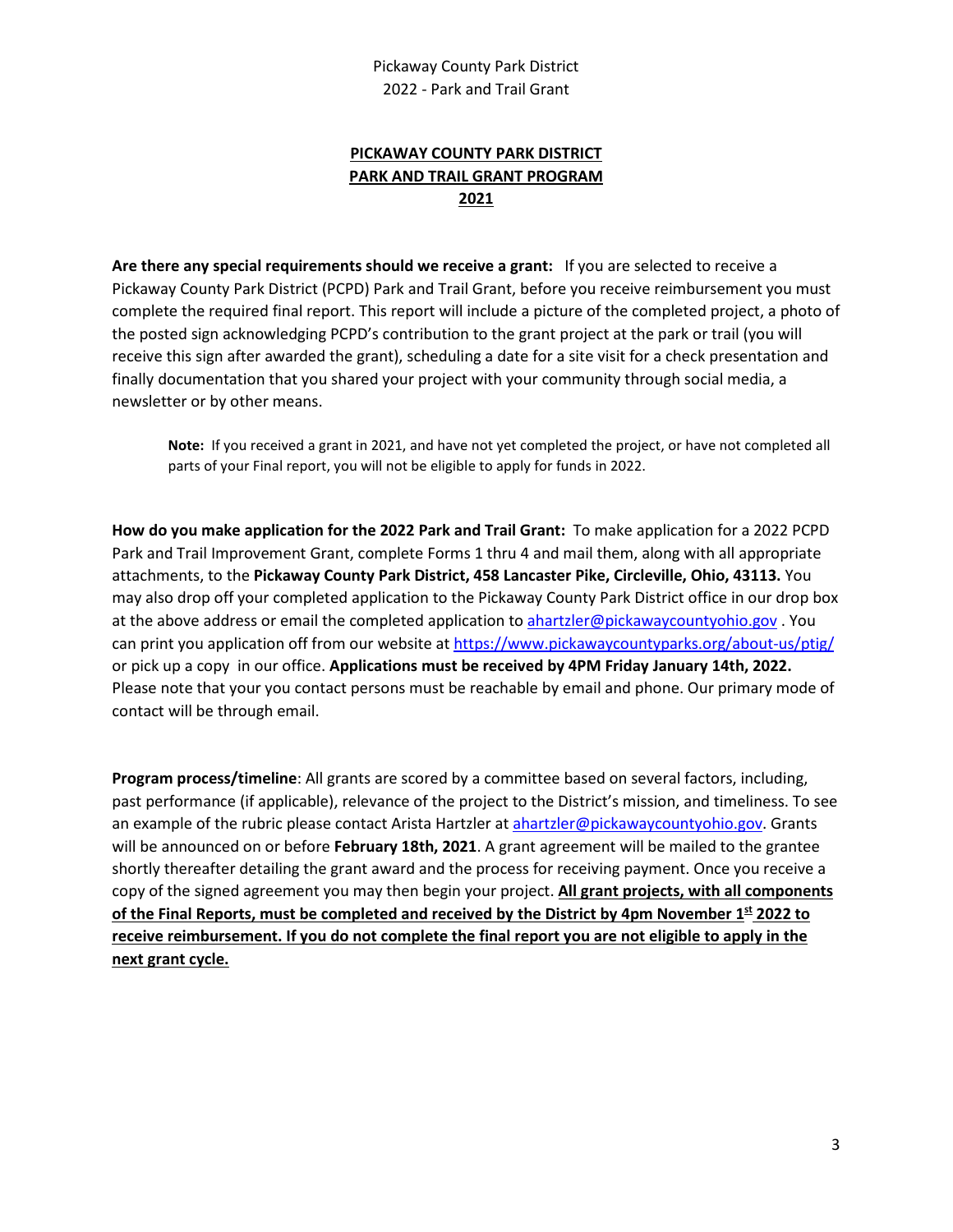## **Form # 1**- General Project Information

| <b>Applicant Agency:</b>                                                                        |  |
|-------------------------------------------------------------------------------------------------|--|
| <b>Applicant Agency Phone:</b>                                                                  |  |
| <b>Applicant Agency Mailing Address:</b><br>(must be the address where you can<br>receive mail) |  |

| <b>Agency Contact Person:</b>           |  |
|-----------------------------------------|--|
| (Person available during Normal         |  |
| Work Hours)                             |  |
| <b>Email of Agency Contact Person:</b>  |  |
|                                         |  |
| Phone Number of Agency Contact          |  |
| Person:                                 |  |
| <b>Secondary Agency Contact Person:</b> |  |
|                                         |  |
| Secondary Email of Agency Contact       |  |
| Person:                                 |  |
| Secondary Phone Number of Agency        |  |
| <b>Contact Person:</b>                  |  |

| Project Title:                       |  |
|--------------------------------------|--|
| Project Location:                    |  |
| <b>Brief Description of Project:</b> |  |

| <b>Total Project Costs:</b>                                                |  |
|----------------------------------------------------------------------------|--|
| <b>Requested Amount from Pickaway</b>                                      |  |
| <b>County Park District:</b>                                               |  |
| Source(s) of additional Funds to be<br>utilized on project, if applicable: |  |

| Projected Project Completion Date: |  |
|------------------------------------|--|
|                                    |  |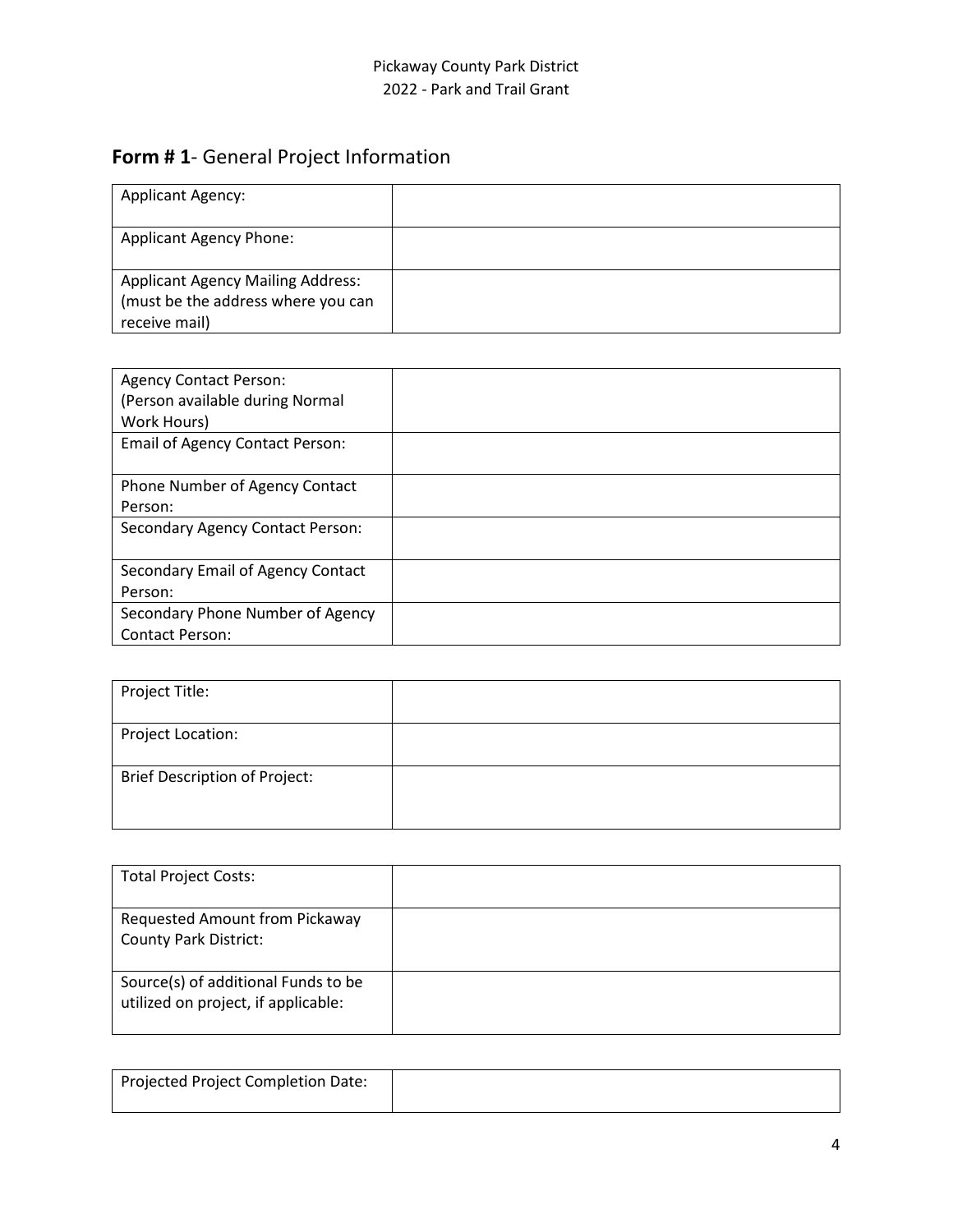#### Pickaway County Park District 2022 - Park and Trail Grant

## **Form # 2**- Detailed Project Description

| Project Title:                                                                                          |  |
|---------------------------------------------------------------------------------------------------------|--|
| Address/Location(s) of Proposed<br>Project:<br>(Please also attach map of proposed<br>area with labels) |  |

| Describe IN DETAIL Proposed Project<br>(please explain your project fully,<br>with specific details explaining why<br>your project should be considered): |                                                       |
|-----------------------------------------------------------------------------------------------------------------------------------------------------------|-------------------------------------------------------|
| *If you need more space please<br>attach pages                                                                                                            |                                                       |
| Timeline of Project:                                                                                                                                      | (See Attachment I)                                    |
| Letters of Support:                                                                                                                                       | (Attach Any Letters of Support at End of Application) |
| Photos of Location and Other Maps:                                                                                                                        | (Attach to End of Application)                        |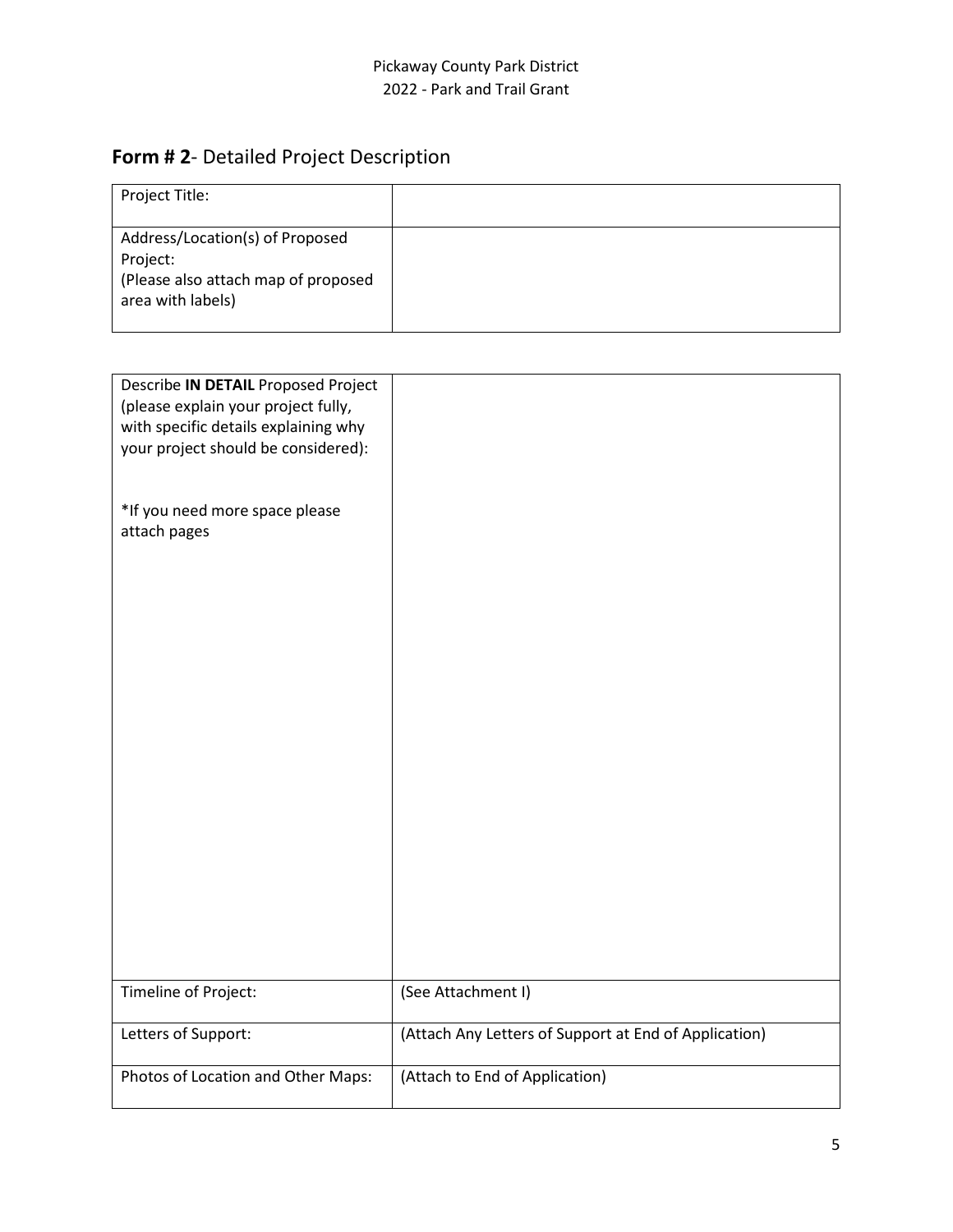#### **Form # 3**– Detailed Project Budget

| <b>Eligible Costs</b>                                         | <b>Applicant Share</b><br>(Your Match) | <b>Park District</b><br><b>Grant Share</b><br>(Amount You Are<br>Requesting) | <b>Total Amount</b><br>(Applicant Share $+$<br><b>Grant Request)</b> |
|---------------------------------------------------------------|----------------------------------------|------------------------------------------------------------------------------|----------------------------------------------------------------------|
| Land Acquisition:                                             |                                        |                                                                              |                                                                      |
| Design & Engineering:                                         |                                        |                                                                              |                                                                      |
| Labor:                                                        |                                        |                                                                              |                                                                      |
| <b>Special Service Contracts:</b>                             |                                        |                                                                              |                                                                      |
| Purchase of Equipment or<br>Materials: (list each separately) |                                        |                                                                              |                                                                      |
|                                                               |                                        |                                                                              |                                                                      |
|                                                               |                                        |                                                                              |                                                                      |
|                                                               |                                        |                                                                              |                                                                      |
|                                                               |                                        |                                                                              |                                                                      |
|                                                               |                                        |                                                                              |                                                                      |
| <b>TOTAL PROJECT COSTS:</b>                                   |                                        |                                                                              |                                                                      |

Attached quotes for any of the requested materials, equipment or services in your application is required. Your quotes must match the total amount listed in this budget form without tax. If using in kind labor for your match please attach spreadsheet showing the details of your labor costs and number of hours it will take to complete this project. Please note that labor cost for employees will not be covered and can only be used as match. If your grant is approved only the items listed on your budget can be reimbursed unless approved prior to purchase.

If you are requesting monies to acquire property include the following as a part of your application;

- a) A Google or County Auditor map of the proposed parcel to be purchased.
- b) A signed letter of intent from the proposed seller's indicating their willingness to sell their property to the applicant for the expansion or creation of a local park or trail.
- c) If the purchase price is above the appraised value of said property as identified on the Pickaway County Auditor's website, a letter from the applicant justifying the additional costs, and/or a recent appraisal (within one year) from an ODNR certified appraiser. (ODNR maintains a list of approved appraisers. See http://www.ohiodnr.com/default/tabid/11089/Default.aspx for additional information.)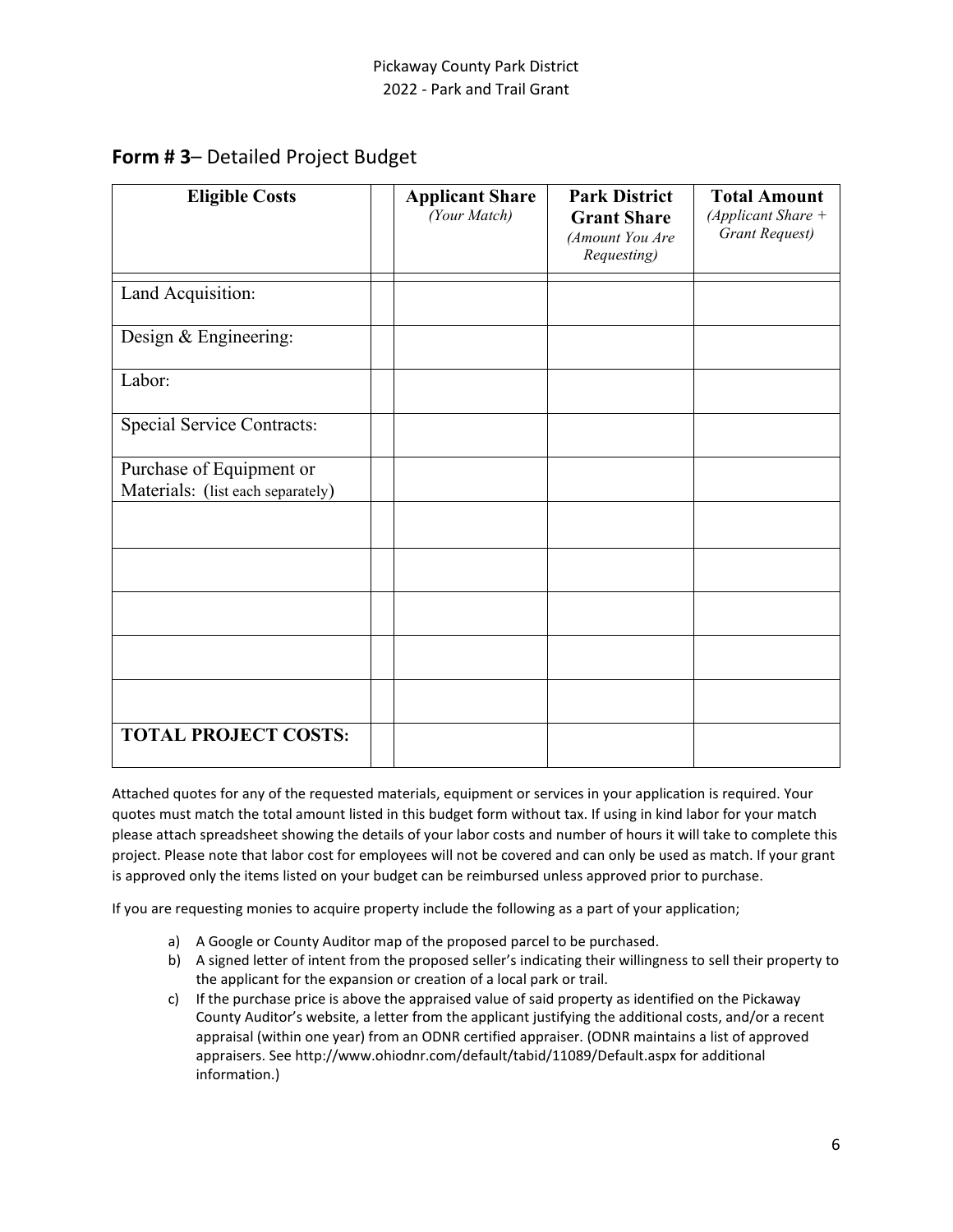#### **Form # 4** – Authorizing Resolution

*Below is an example of a form that is required to be submitted with each application. This form, or one similar to it, identifies that the officials responsible for the actions of the applicant agency are aware and supportive of the proposed project, and commit the appropriate agency funds to complete the proposed grant project.*

#### RESOLUTION OF AUTHORIZATION

WHEREAS, the Pickaway County Park District administers a financial assistance program for public outdoor recreation purposes, through the 2020 Park and Trail Grant Program, and

|                                   | desires financial assistance under                                                                                                                                                         |
|-----------------------------------|--------------------------------------------------------------------------------------------------------------------------------------------------------------------------------------------|
|                                   | (Name of applicant)                                                                                                                                                                        |
| the Park and Trail Grant Program. |                                                                                                                                                                                            |
|                                   |                                                                                                                                                                                            |
|                                   |                                                                                                                                                                                            |
|                                   |                                                                                                                                                                                            |
| for financial assistance.         |                                                                                                                                                                                            |
|                                   |                                                                                                                                                                                            |
|                                   |                                                                                                                                                                                            |
|                                   | to execute and file an application with the Pickaway County Park District and to provide all information<br>and documentation required to become eligible for possible funding assistance. |
|                                   | proposed project and has the necessary funds<br>(Name of applicant)                                                                                                                        |
| grant request be awarded.         | appropriated in it's 2020 budget to complete the project as outlined in this grant application, should the                                                                                 |
|                                   |                                                                                                                                                                                            |
|                                   | (Authorized Agency Official)                                                                                                                                                               |
|                                   |                                                                                                                                                                                            |
|                                   |                                                                                                                                                                                            |
|                                   | (Applicant Agency Fiscal Officer)                                                                                                                                                          |
|                                   |                                                                                                                                                                                            |